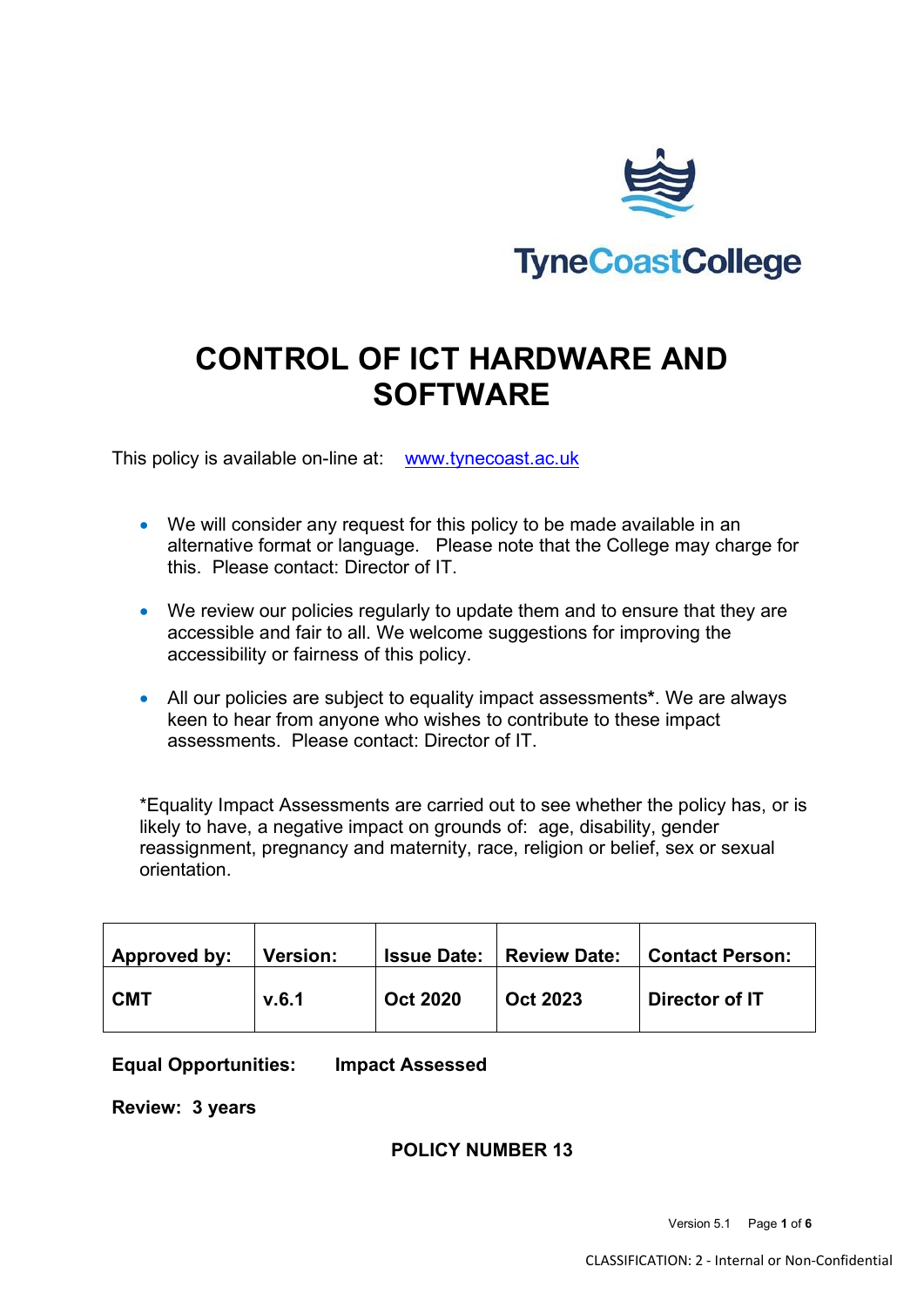# **POLICY ON THE CONTROL OF ICT HARDWARE AND SOFTWARE**

# **1 Policy Statement**

Tyne Coast College is committed to ensuring that the procurement, usage and disposal of IT hardware and software is in accordance with copyright legislation, licence agreement terms and conditions and waste equipment legislation.

# **2 Scope**

This policy applies to all IT hardware, software and digital media purchased by the College, including, but not limited to:

- Personal Computers
- Servers
- Laptops
- Mobile phones
- Tablets (inc iPads)

For the purpose of this document software is considered to be executable files, screen savers, games and library files, this includes but is not limited to, exe, scr, msi, dll, ocx, bat, com and zip file types.

Digital media is defined as file formats used to transport or store audio or visual materials, this includes but is not limited to cda, wma, mp3, avi, vob, jpg, gif, png and mp2 file types.

Where any doubt exists to the whether a file should be classified as software or digital media IT Services should be contacted for advice.

## **3 Legislation**

- Data Protection Act 2018
- Computer Misuse Act 1990
- Copyright Designs & Patents Act 1988
- Malicious Communication Act 1998

## **4 Responsibilities**

Everyone has a responsibility to give full and active support for the policy by ensuring:

- 4.1 The policy is known, understood and implemented
- 4.2 Behaviour not in accord with the policy is challenged.
- 4.3 IT Services are alerted to the relocation or theft of hardware or software
- 4.4 All request for the purchase of IT hardware or software are directed to IT **Services**

Within this general responsibility there are some specific responsibilities: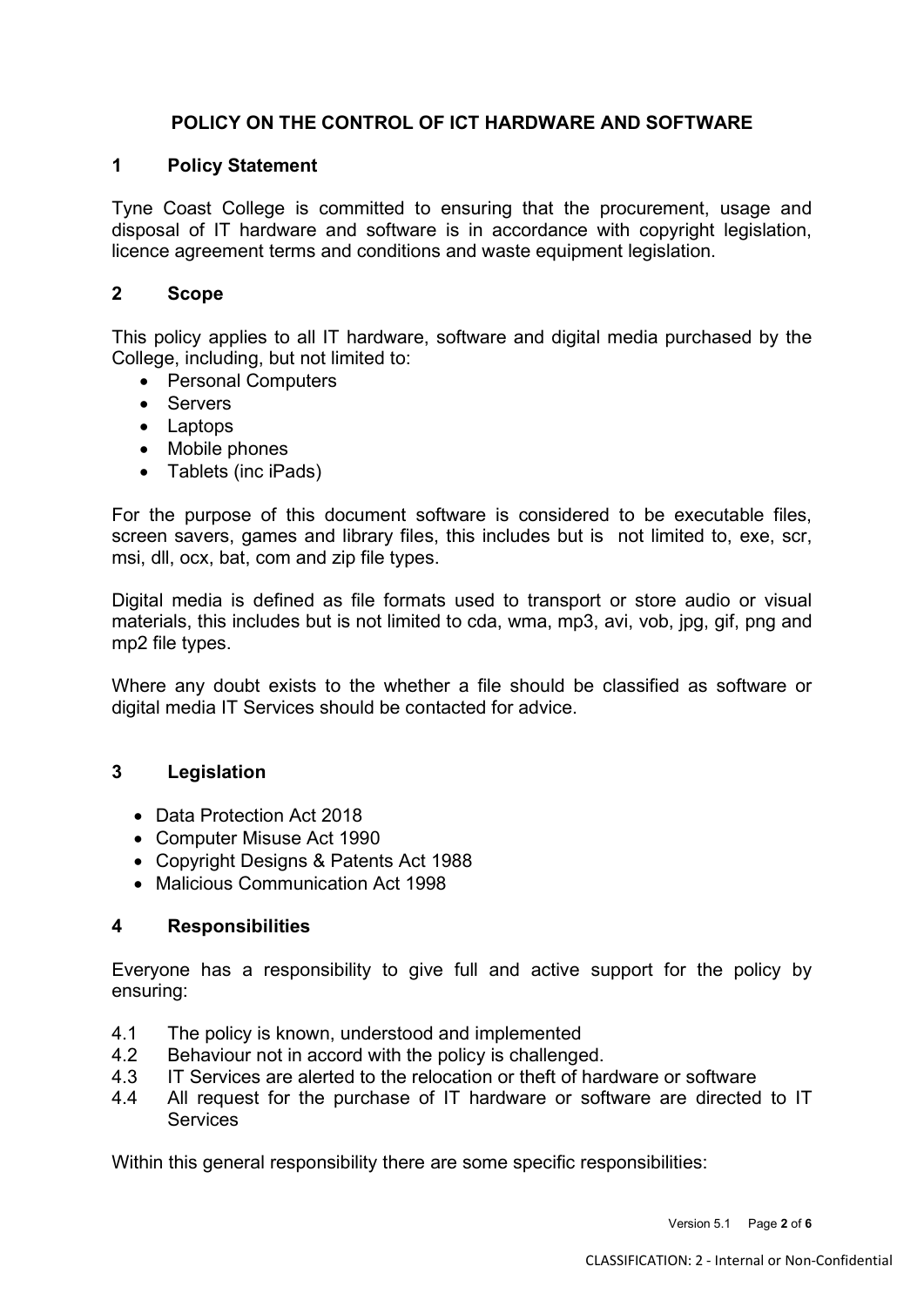4.5 The Director of IT, for the effective implementation of the policy.

# **5 Actions to Implement and Develop Policy**

#### 5.1 Purchase of Hardware, Digital Media & Software

The purchase of any IT hardware, digital media or software is the responsibility of IT Services. Any person or department wishing to make such a purchase should contact IT Services.

Where hardware or software has not been purchased through proper channels IT Services is under no obligation to allow such hardware to be connected to the network, or in the case of software, installed on College equipment.

All IT hardware and software should be delivered to IT Services.

#### 5.2 Registration of Hardware and Software

All College owned IT hardware must be registered with IT Services. IT Services will then asset tag the hardware and record it on the IT asset database.

Records of all software purchases will be maintained by IT Services, software will be registered in the Microsoft Endpoint Manager database.

All new hardware will be examined by the IT Services department upon delivery. All computer systems will be wiped and installed with a standard College system build, any variations to this must be authorized by the Director of IT.

IT Services should be informed of the relocation, or reassignment, of all IT hardware.

#### 5.3 Portable Computer Equipment

It is the responsibility of the user to ensure that any portable computer equipment owned by the College is connected to the network on a monthly basis, for the purpose of electronic audits and updates.

Failure to comply may result in the College requesting the return of the issued equipment.

#### 5.4 Network Address

Users may not alter any network addresses allocated to equipment by IT Services.

#### 5.5 Disposal of Hardware and Software

All IT hardware and software must be disposed of by IT Services. Disposal will only take place following authorization by the Director of IT or the Systems Manager (ICT).

Version 5.1 Page **3** of **6**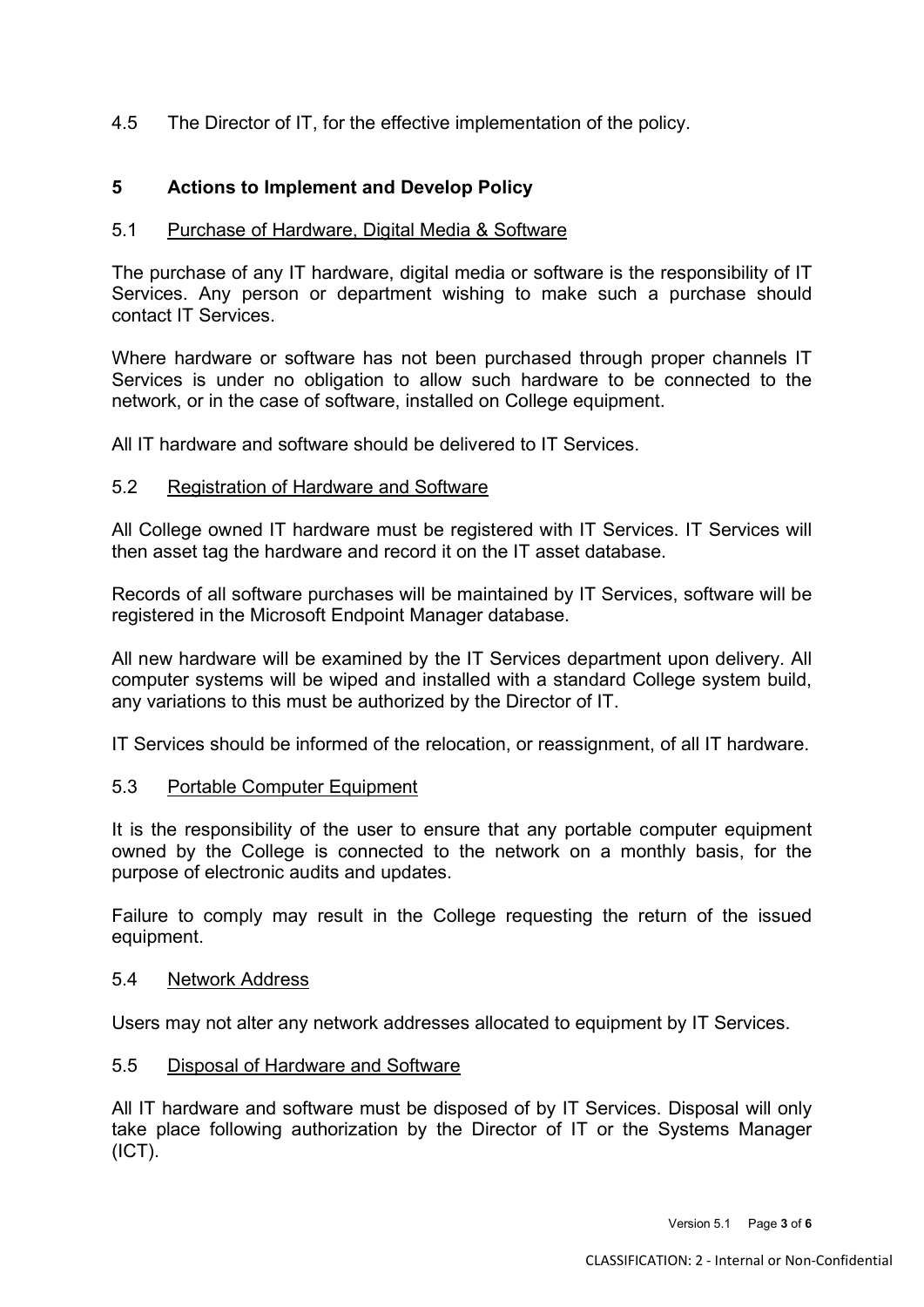Hardware disposal:

- All hardware will be disposed of in accordance with College policies and WEEE legislation.
- A WEEE licensed waste handler will be used for all hardware disposal.
- A record of the serial numbers of disposed equipment will be maintained by the Desktop Support Team Leader
- Storage media or devices suspected of containing confidential or sensitive data will be removed from hardware prior to disposal and stored in a secure location, or safely destroyed.
- Storage media or devices containing non-sensitive data will be erased prior to disposal of equipment, or a suitable contract will be put in place to have this service provided by a registered waste handler.

Software Disposal:

- Installation media will be either:
	- o Returned to the publisher (where requested by the publisher).
	- o Destroyed via a suitable procedure for the media involved.
- The software asset and license registers updated to indicate the software has been retired
- Electronic copies of the installation media (i.e. network install points) will be erased

#### 5.6 Software Licensing Compliance

Only software and digital media authorised or supplied by IT Services may be installed on College owned equipment. Usage of all software and digital media must be in compliance with the terms and conditions of any associated license agreements.

Software or digital media will only be installed upon College equipment where evidence of the purchase of adequate licenses can be demonstrated to IT Services.

All media, documentation and license certificates will be retained by IT Services.

#### 5.6.1 Software Installation & Removal

Only IT Services staff, or individuals authorised to do so by the Director of IT, may install, load or copy software or digital media onto College owned IT equipment.

Prior to installation confirmation shall be made by the individual installing the software that a valid licence exists. It must be ensured that the licence agreement permits use of the software for the purposes for which it is being installed; in particular care should be taken to ensure that:

• Software subject to a commercial or development license is not used to deliver training, unless permitted to do so by the licence agreement

Version 5.1 Page **4** of **6**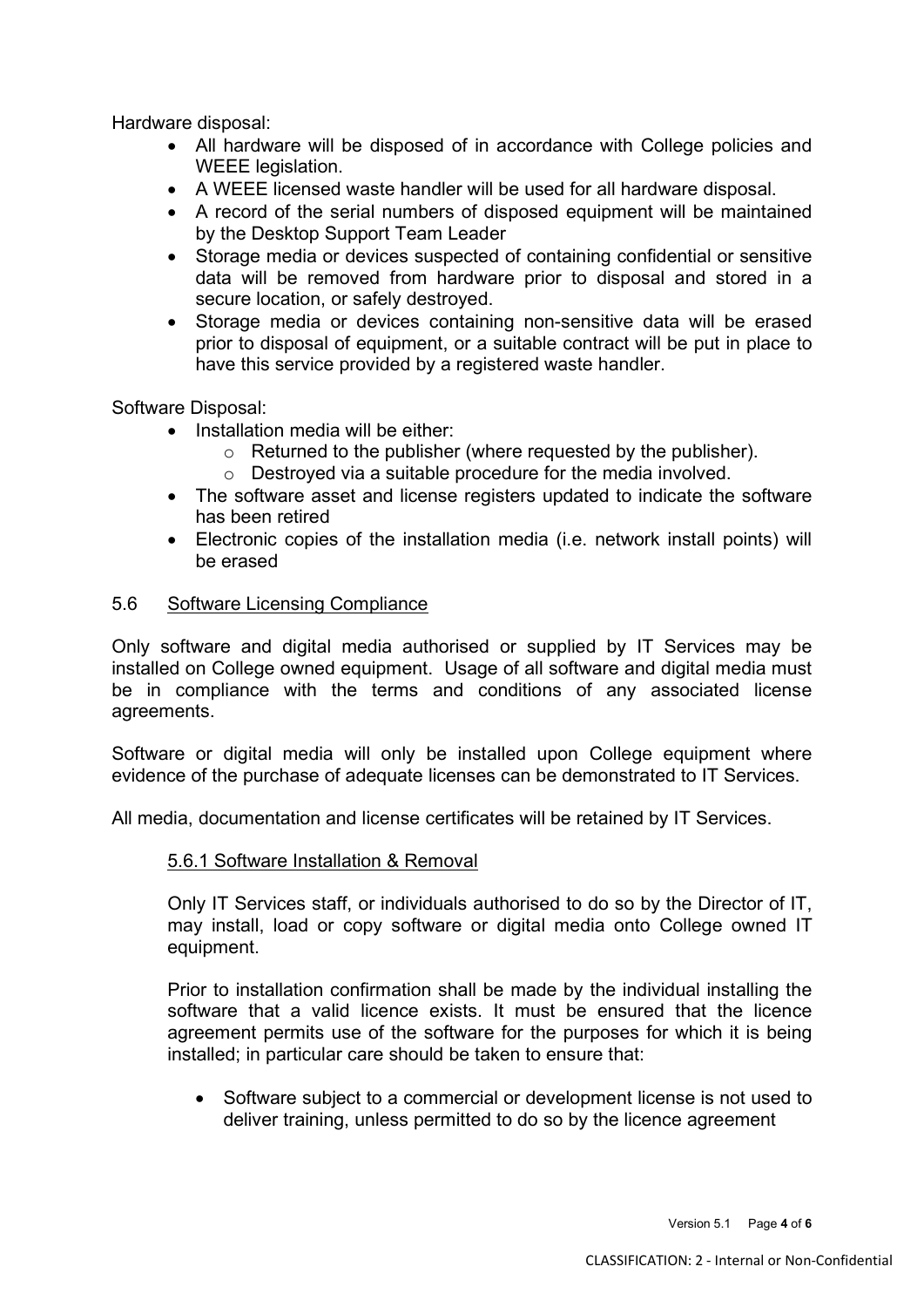- Software licensed for testing purposes, for example, beta versions, is not used in a "live" environment without written consent from the publisher
- Software licensed for educational or training purposes is not used for commercial or business support purposes

The installation or removal of software or digital media from any IT hardware should be reflected in the Endpoint Manager database. Updates should be carried out within a period of 14 working days, either through an automated process or a manual adjustment.

The transfer of Original Equipment Manufacturer (OEM) supplied software to another device is not permissible under any circumstances.

#### 5.6.2 Freeware, Screensavers, Fonts and Games

The usage of freeware, screensavers, fonts and games is subject to a licence agreement. Therefore installation and usage of such software must be in accordance with the specific terms of its licence agreement and the general College policies on software installation and use.

**Open Source Software (OSS) -** The use of Open Source Software is encouraged within the College subject to the general policies on software installation and usage.

**Freeware** - The use of freeware is discouraged and should be only undertaken following consultation with the Director of IT.

**Screensavers** - The installation of screensavers is not permitted unless the screensaver in question serves a clear educational or business benefit.

**Fonts** – The installation of additional fonts will be considered by IT Services subject to a suitable license agreement. Furthermore fonts should not be "copied" between computers.

**Games** – The installation of games is not permitted unless they have been purchased by the College.

#### 5.6.3 Audit, Monitoring and Reconciliation

Regular audits of software installed on College IT hardware will be carried out for the purpose of software licence compliance assessment.

Reconciliation of audit and licence data will be performed following each audit. Immediate action will be taken to rectify any discrepancies, which may result in:

- Removal of installed software to reduce installations to licensed level
- Purchase of additional licences